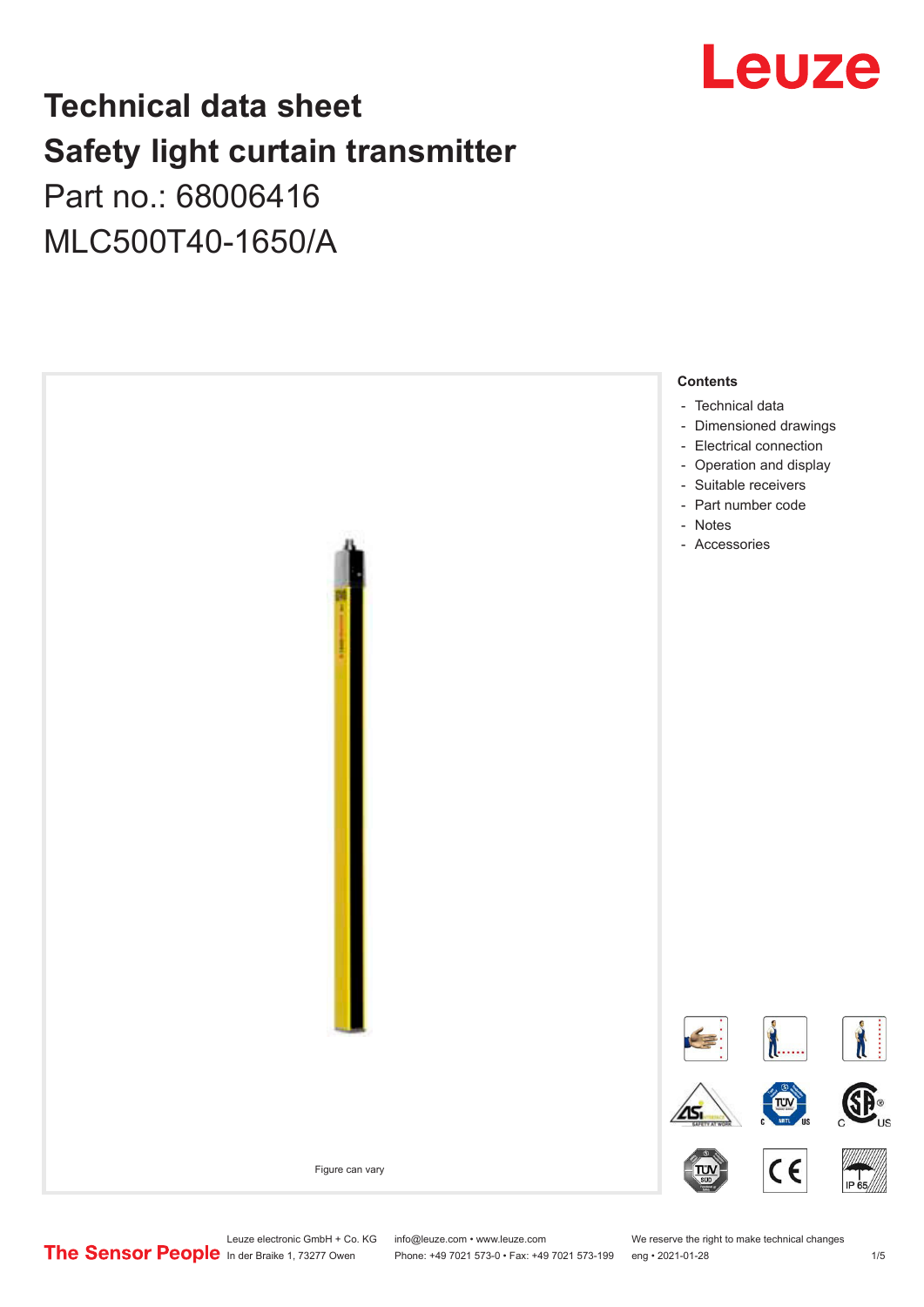# <span id="page-1-0"></span>**Technical data**

#### **Basic data**

| <b>Series</b> | <b>MLC 500</b>         |
|---------------|------------------------|
| Device type   | Transmitter            |
| Contains      | 2x BT-NC sliding block |
| Application   | Access quarding        |
|               | Danger zone guarding   |
|               | Hand protection        |

#### **Characteristic parameters**

| Type                 | 4. IEC/EN 61496          |
|----------------------|--------------------------|
| SIL                  | 3. IEC 61508             |
| <b>SILCL</b>         | 3, IEC/EN 62061          |
| Mission time $T_{M}$ | 20 years, EN ISO 13849-1 |

#### **Protective field data**

| Resolution              | 40 mm    |
|-------------------------|----------|
| Protective field height | 1.650 mm |
| <b>Operating range</b>  | $020$ m  |

#### **Optical data**

| Synchronization                 | Optical between transmitter and receiver     |
|---------------------------------|----------------------------------------------|
| Light source                    | LED, Infrared                                |
| <b>LED light wavelength</b>     | 940 nm                                       |
| <b>Transmitted-signal shape</b> | Pulsed                                       |
| LED risk group                  | Exempt group (in acc. with EN<br>62471:2008) |

#### **Electrical data**

| <b>Protective circuit</b> |                                                 | Overvoltage protection      |
|---------------------------|-------------------------------------------------|-----------------------------|
|                           |                                                 | Short circuit protected     |
|                           |                                                 |                             |
|                           | Performance data                                |                             |
|                           | Supply voltage $U_{B}$                          | 26.5  31.6 V                |
|                           | <b>Current consumption from AS-i</b><br>circuit | 50 mA                       |
|                           | Inputs                                          |                             |
|                           | Number of digital switching inputs              | 1 Piece(s)                  |
|                           |                                                 |                             |
|                           | <b>Switching inputs</b>                         |                             |
|                           | <b>Type</b>                                     | Digital switching input     |
|                           | Switching voltage high, min.                    | 18 V                        |
|                           | Switching voltage low, max.                     | 2.5V                        |
|                           | Switching voltage, typ.                         | 22.5V                       |
|                           | <b>Voltage type</b>                             | DC                          |
|                           | <b>Interface</b>                                |                             |
|                           | Type                                            | AS-Interface Safety at Work |

| AS-i                                        |                              |
|---------------------------------------------|------------------------------|
| <b>Function</b>                             | Process                      |
| AS-i profile                                | $S-0.B.F$                    |
| Slave address                               | 1.31 programmable, default=0 |
| Cycle time acc. to AS-i specifica-<br>tions | Max. 5 ms ms                 |

#### **Connection**

**Number of connections** 1 Piece(s)

| <b>Connection 1</b>                                                       |                            |
|---------------------------------------------------------------------------|----------------------------|
| <b>Function</b>                                                           | Machine interface          |
| <b>Type of connection</b>                                                 | Connector                  |
| <b>Thread size</b>                                                        | M <sub>12</sub>            |
| <b>Material</b>                                                           | Metal                      |
| No. of pins                                                               | 5-pin                      |
|                                                                           |                            |
| <b>Cable properties</b>                                                   |                            |
| Permissible conductor cross<br>section, typ.                              | $0.25$ mm <sup>2</sup>     |
| Length of connection cable, max.                                          | 100 m                      |
| Permissible cable resistance to                                           | $200 \Omega$               |
| load, max.                                                                |                            |
| <b>Mechanical data</b>                                                    |                            |
| Dimension (W x H x L)                                                     | 29 mm x 1,716 mm x 35.4 mm |
| <b>Housing material</b>                                                   | Metal                      |
| <b>Metal housing</b>                                                      | Aluminum                   |
| Lens cover material                                                       | Plastic / PMMA             |
| <b>Material of end caps</b>                                               | Diecast zinc               |
| Net weight                                                                | $1,800$ g                  |
| <b>Housing color</b>                                                      | Yellow, RAL 1021           |
| Type of fastening                                                         | Groove mounting            |
|                                                                           | Mounting bracket           |
|                                                                           | Mounting on Device Column  |
|                                                                           | Swivel mount               |
|                                                                           |                            |
| <b>Operation and display</b>                                              |                            |
|                                                                           |                            |
| Type of display                                                           | LED                        |
| <b>Number of LEDs</b>                                                     | 2 Piece(s)                 |
| <b>Environmental data</b>                                                 |                            |
|                                                                           | 055 °C                     |
| Ambient temperature, operation                                            | $-30$ 70 °C                |
| Ambient temperature, storage                                              | 095%                       |
| Relative humidity (non-condensing)                                        |                            |
| <b>Certifications</b>                                                     |                            |
|                                                                           | IP 65                      |
| Degree of protection<br><b>Protection class</b>                           | Ш                          |
| <b>Certifications</b>                                                     | c CSA US                   |
|                                                                           | c TÜV NRTL US              |
|                                                                           | TÜV Süd                    |
| <b>Vibration resistance</b>                                               | $50 \text{ m/s}^2$         |
| Shock resistance                                                          | $100 \text{ m/s}^2$        |
| US patents                                                                | US 6,418,546 B             |
| <b>Classification</b>                                                     |                            |
|                                                                           |                            |
| <b>Customs tariff number</b>                                              | 85365019                   |
| eCl@ss 5.1.4                                                              | 27272704                   |
|                                                                           | 27272704                   |
|                                                                           | 27272704                   |
|                                                                           | 27272704                   |
| eCl@ss 8.0<br>eCl@ss 9.0<br>eCl@ss 10.0<br>eCl@ss 11.0<br><b>ETIM 5.0</b> | 27272704<br>EC002549       |
| <b>ETIM 6.0</b>                                                           | EC002549                   |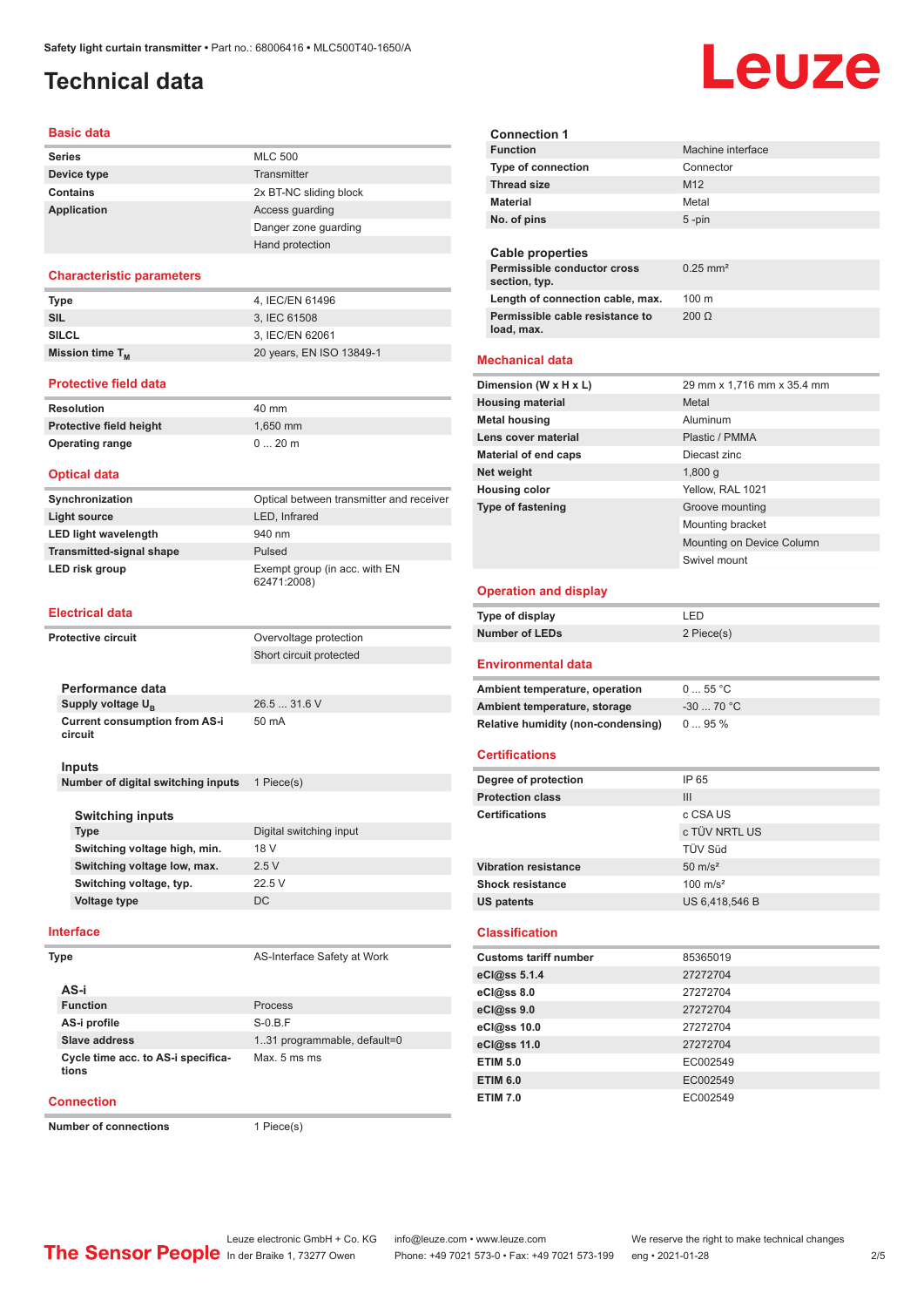# <span id="page-2-0"></span>**Dimensioned drawings**

Leuze

All dimensions in millimeters

### Calculation of the effective protective field height  $H_{PFE} = H_{PFN} + B + C$



 $H_{\text{PFN}}$  Nominal protective field height = 1650 mm<br>A Total height = 1716 mm

Total height =  $1716$  mm

B 25 mm

R Effective protective field height  $H_{PFE}$  goes beyond the dimensions of the optics area to the outer borders of the circles labeled with R.

# **Electrical connection**

#### **Connection 1**

| <b>Function</b>    | Machine interface |
|--------------------|-------------------|
| Type of connection | Connector         |
| <b>Thread size</b> | M12               |
| <b>Type</b>        | Male              |
| <b>Material</b>    | Metal             |
| No. of pins        | $5$ -pin          |
| Encoding           | A-coded           |

#### **Pin Pin assignment 1** AS-i+ **2** n.c. **3** AS-i-**4** n.c. **5** n.c.



# **Operation and display**

| <b>LED</b> | <b>Display</b>          | <b>Meaning</b>      |
|------------|-------------------------|---------------------|
|            | Off                     | Device switched off |
|            | Red, continuous light   | Device error        |
|            | Green, continuous light | Normal operation    |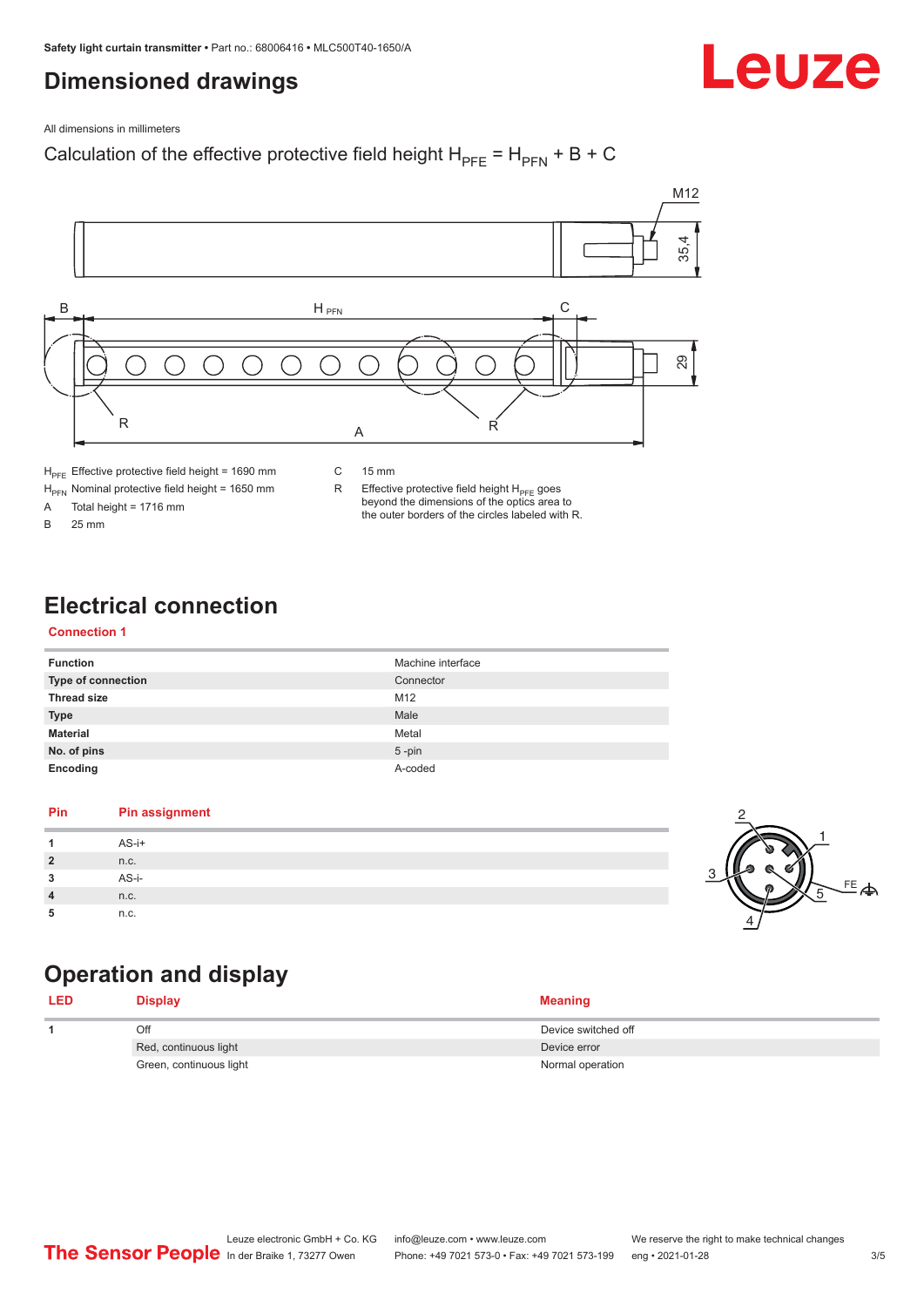# <span id="page-3-0"></span>**Suitable receivers**

# **Leuze**

| Part no. | <b>Designation</b> | <b>Article</b>                   | <b>Description</b>                                                                                                                                                   |
|----------|--------------------|----------------------------------|----------------------------------------------------------------------------------------------------------------------------------------------------------------------|
| 68007416 | MLC510R40-1650/A   | Safety light curtain<br>receiver | Resolution: 40 mm<br>Protective field height: 1,650 mm<br>Response time: 15 ms<br>Interface: AS-Interface Safety at Work<br>Connection: Connector, M12, Metal, 5-pin |

# **Part number code**

|            | Part designation: MLCxyy-za-hhhhei-ooo                                                                                                                                                                                                                                                      |
|------------|---------------------------------------------------------------------------------------------------------------------------------------------------------------------------------------------------------------------------------------------------------------------------------------------|
| <b>MLC</b> | <b>Safety light curtain</b>                                                                                                                                                                                                                                                                 |
| х          | <b>Series</b><br>3: MLC 300<br>5: MLC 500                                                                                                                                                                                                                                                   |
| уу         | <b>Function classes</b><br>00: transmitter<br>01: transmitter (AIDA)<br>02: transmitter with test input<br>10: basic receiver - automatic restart<br>11: basic receiver - automatic restart (AIDA)<br>20: standard receiver - EDM/RES selectable<br>30: extended receiver - blanking/muting |
| z          | Device type<br>T: transmitter<br>R: receiver                                                                                                                                                                                                                                                |
| a          | <b>Resolution</b><br>14:14 mm<br>20:20 mm<br>30:30 mm<br>40:40 mm<br>90: 90 mm                                                                                                                                                                                                              |
| hhhh       | Protective field height<br>150  3000: from 150 mm to 3000 mm                                                                                                                                                                                                                                |
| e          | <b>Host/Guest (optional)</b><br>H: Host<br>MG: Middle Guest<br>G: Guest                                                                                                                                                                                                                     |
| j.         | Interface (optional)<br>/A: AS-i                                                                                                                                                                                                                                                            |
| 000        | Option<br>/V: high Vibration-proof<br>EX2: explosion protection (zones 2 + 22)<br>SPG: Smart Process Gating                                                                                                                                                                                 |
|            | <b>Note</b>                                                                                                                                                                                                                                                                                 |
|            | $\&$ A list with all available device types can be found on the Leuze website at www.leuze.com.                                                                                                                                                                                             |

## **Notes**

| Observe intended use!                                                                                                                |
|--------------------------------------------------------------------------------------------------------------------------------------|
| $\&$ The product may only be put into operation by competent persons.<br>§ Only use the product in accordance with its intended use. |